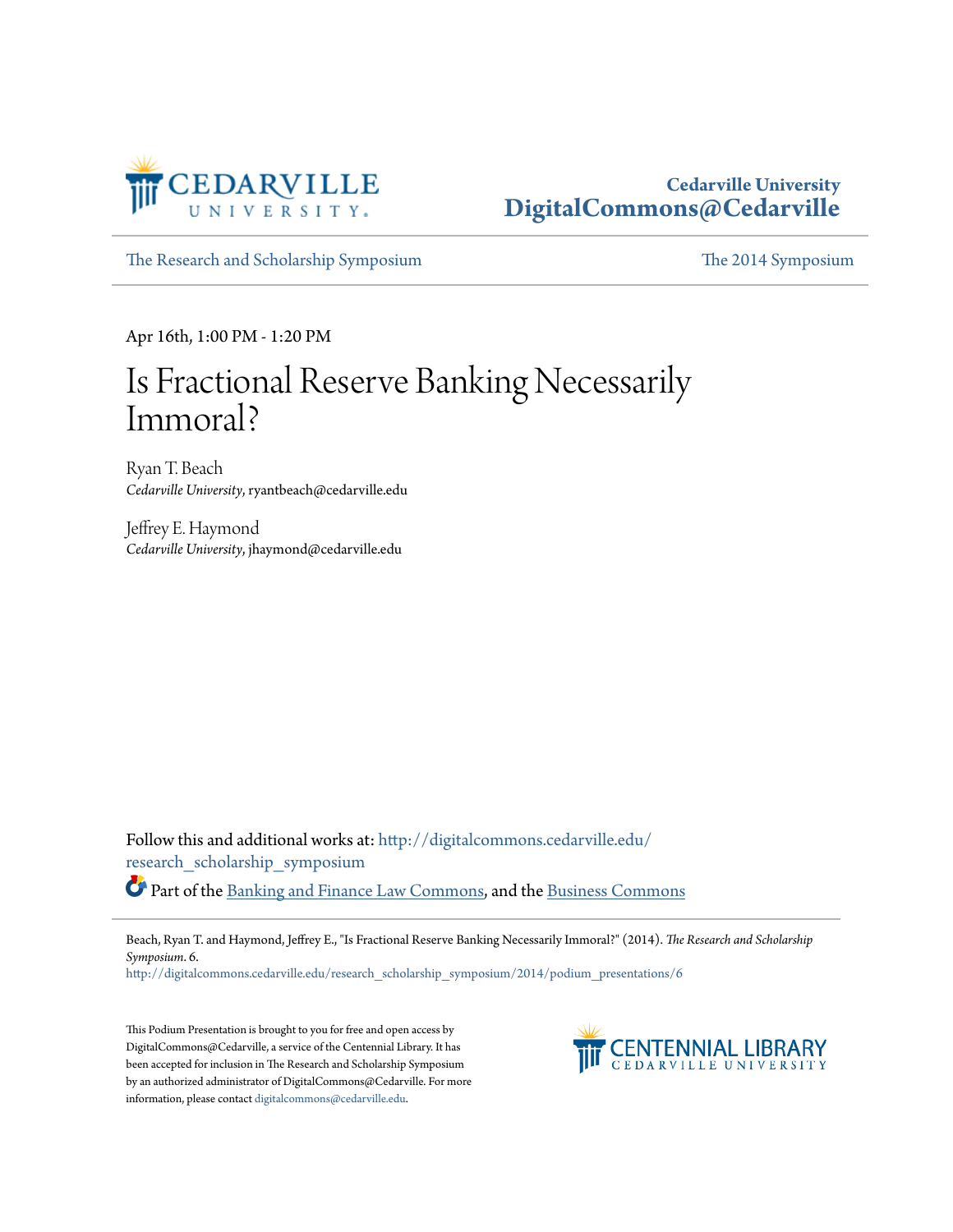# Is Fractional Reserve Banking Necessarily Immoral?

RYAN BEACH

JEFF HAYMOND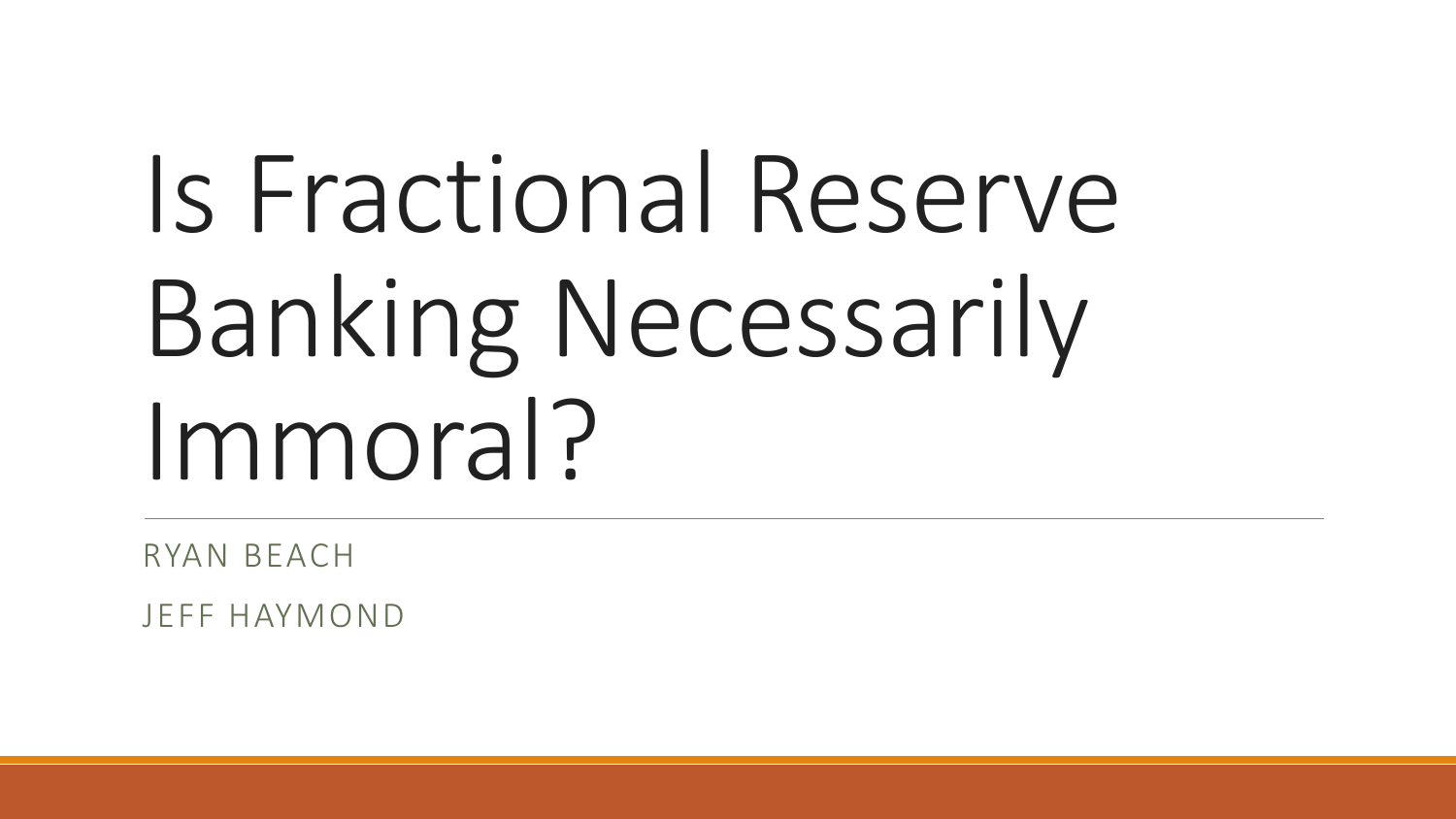### Is Fractional Reserve Banking Necessarily Immoral?

What is Fractional Reserve Banking?

Objections to Fractional Reserve Banking

- Technical
- Moral

Warning: We Practice Fractional Reserve Banking!

- Legal Tender Laws
- Central Banking
- Free Banking

Analysis of FRB morality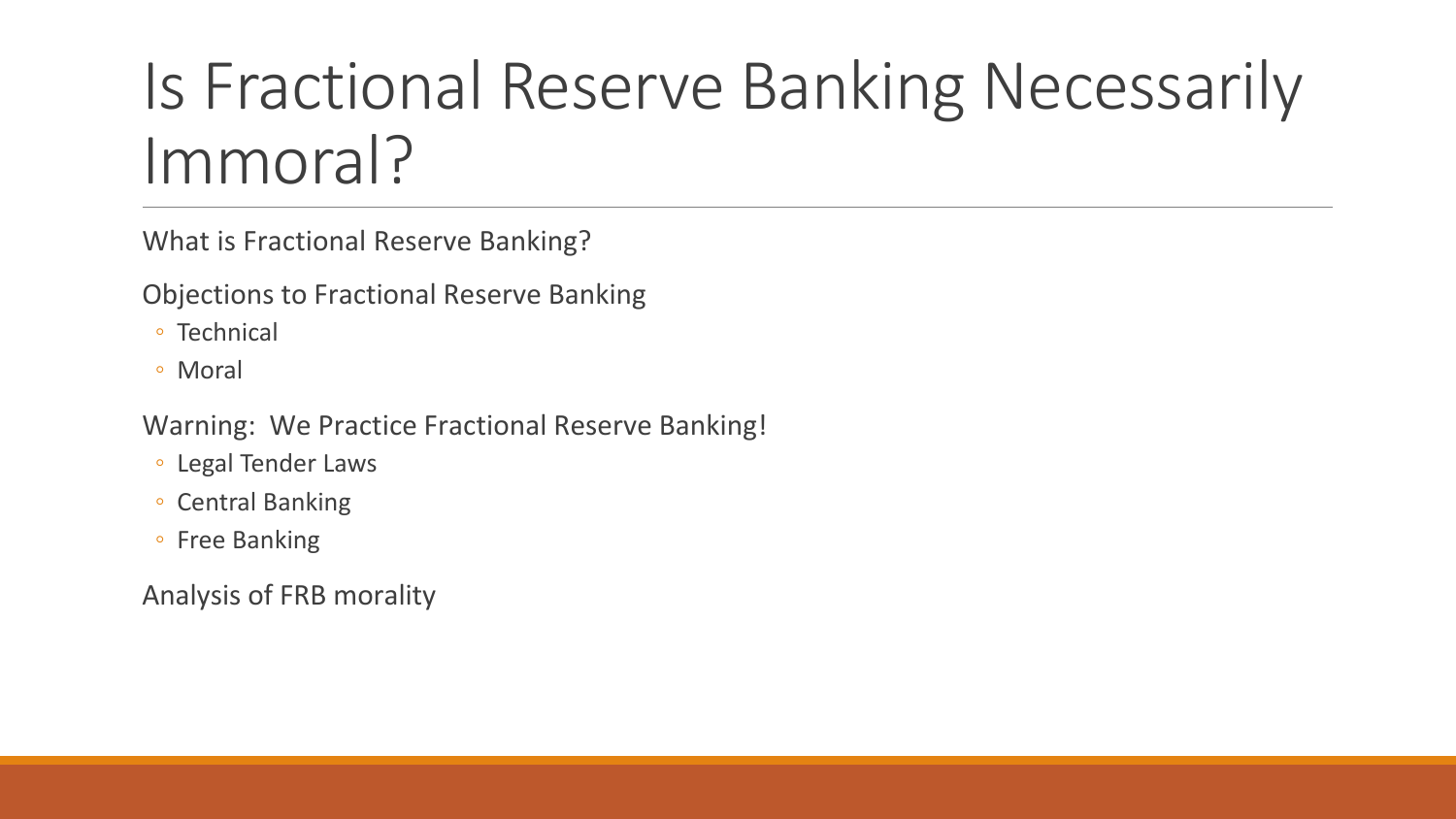### What is Fractional Reserve Banking?

When Deposits are made to a bank, the bank can loan out most of it, while claiming they have the money to pay you back!

- When you deposit money in a bank, only a fraction of it stays on deposit; the rest is loaned out.
- When the person receives the loan spends it, \$\$ go to another bank, repeating the process
- Ultimately, if the central bank puts \$100 of reserves into the FRB system, \$1000 of money could enter the economy

So what's the problem?

- What if you go to the bank and want your money back?
- <http://www.youtube.com/watch?v=EOzMdEwYmDU>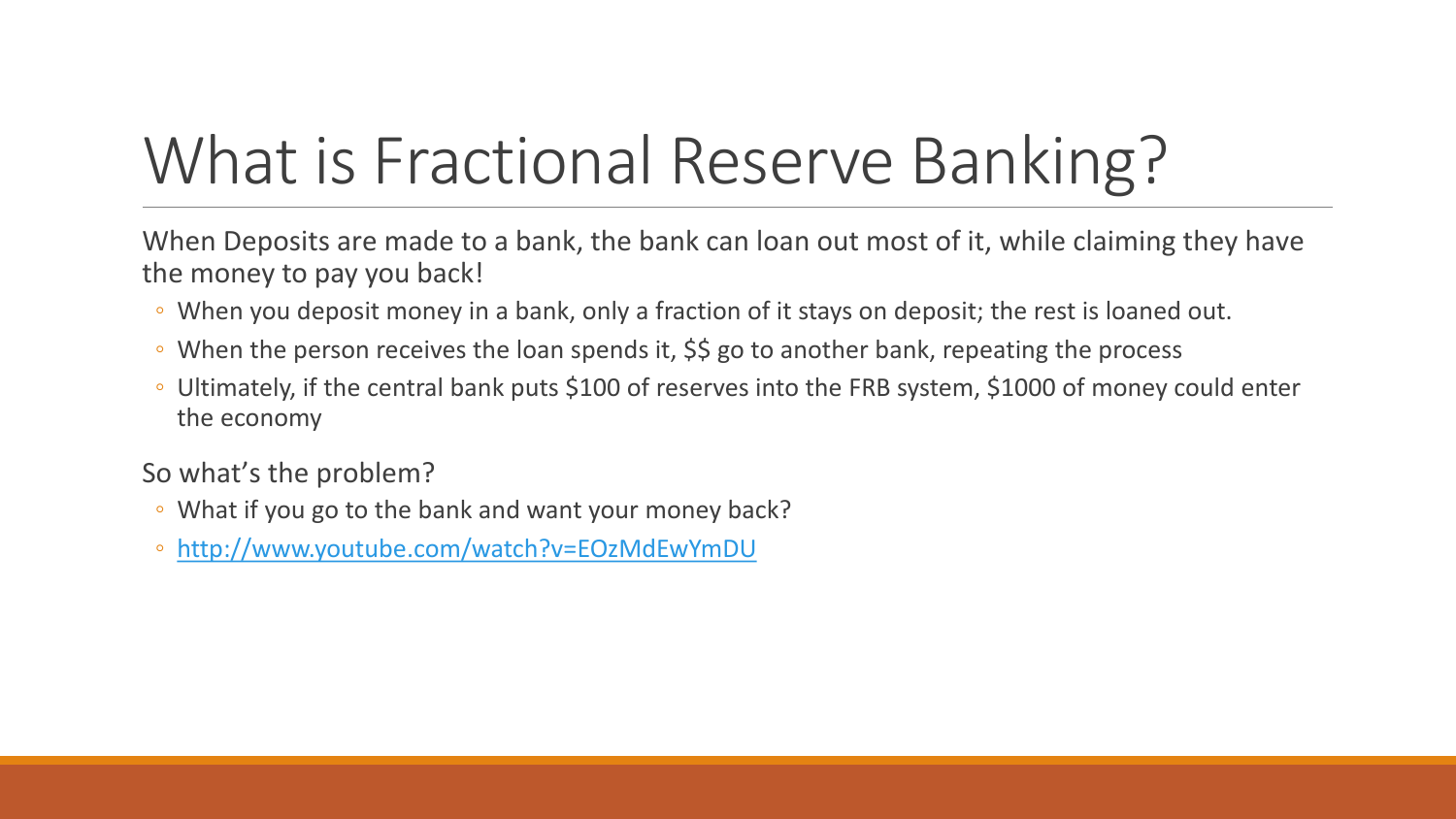### Objections to Fractional Reserve Banking

#### **Technical**

- Inflationary: FRB leads to more claims on present purchasing power, but no more goods & services
- Deflationary: Can work in reverse in a crisis; Great Depression saw money supply shrink 30%
- Distortionary: Funds projects that are inconsistent with true consumer preferences
- Enables Boom/bust business cycle (with central banking support)

#### Moral

- Fraudulent
	- 2 people claiming ownership of the same asset; bank can't keep both promises (Hoppe)
	- If more present claims to purchasing power are made than there are present goods, it is fraudulent (Rothbard)
	- False weights/measures (North)
- Inflationary
	- Costs & benefits are unequal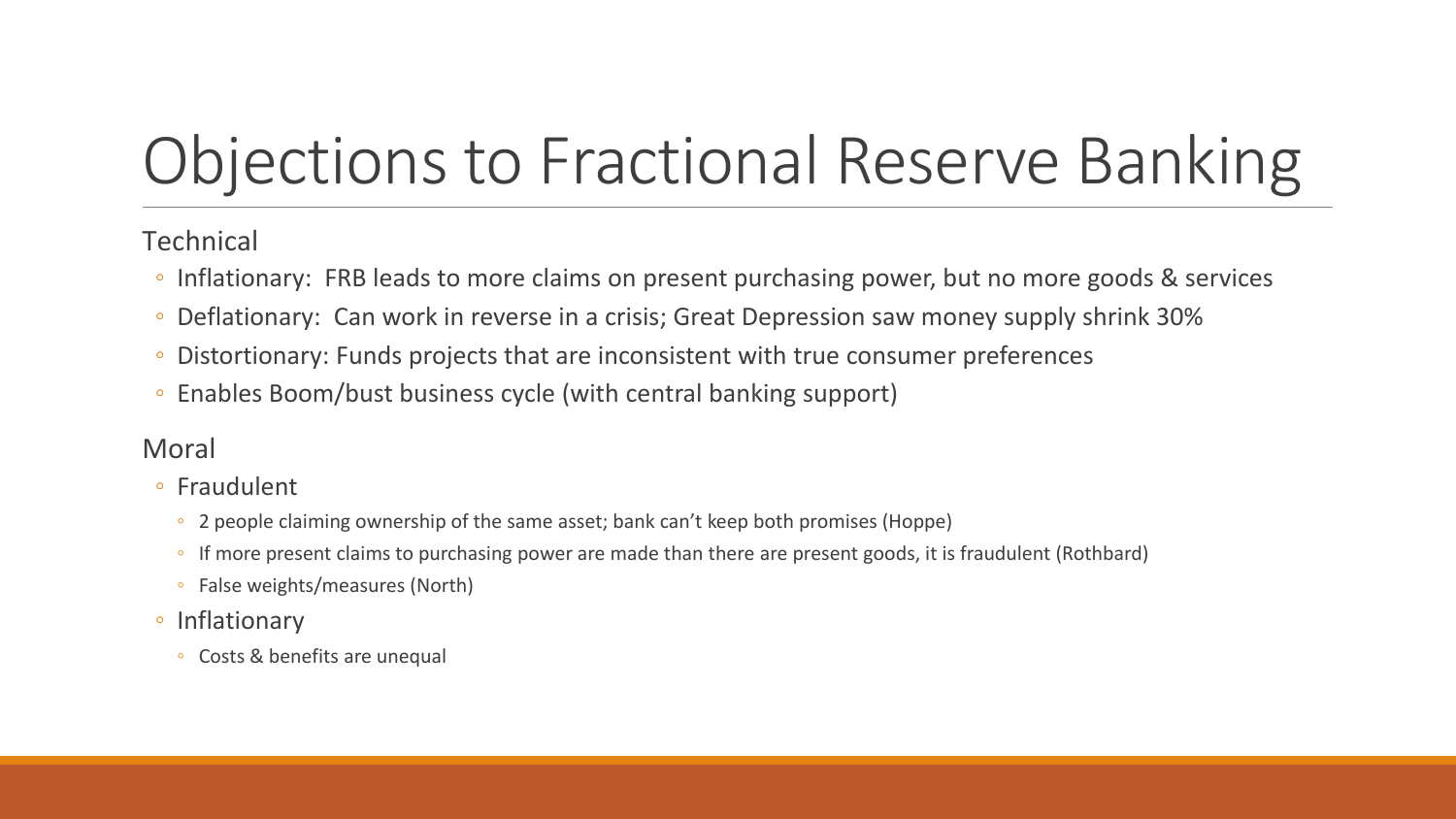### Warning: We practice Fractional Reserve Banking!

Legal Tender Laws

Central banking

Free Banking

- Mitigates Inflation via risk of adverse clearings
- People free to adopt bank notes or refuse them
- Competition historically led to "good" money

If there were no fraud issues, if FRB were clearly understood and legal aspects known

- I.e., Depositors have no legal standing over their deposits
- Would FRB be immoral?
- Would it not just become MMMF?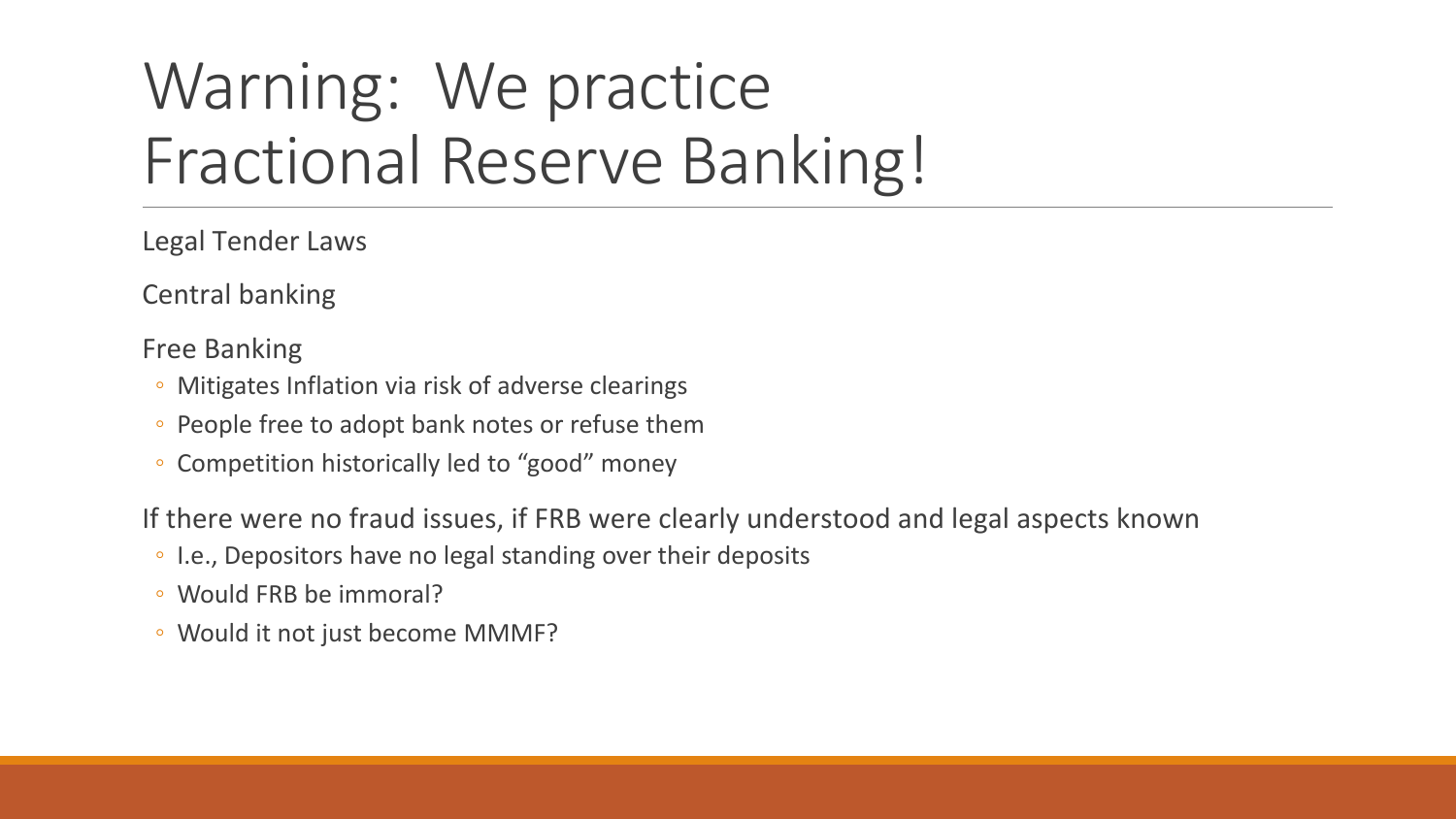## Analysis of FRB morality

Main objection to FRB is fraud

- Yet, financial intermediation not criticized (usually)
- Legally the case is clear; depositors not entitled to \$\$ on demand
	- What if there was a large sign on every wall?
- With free banking, there is no requirement to take banknotes
	- No specified value of "Beachnotes" or "Haymondnotes"
	- Market pricing would determine; but Bank of Beach & Haymond would have incentive to keep valuable
		- No issue of 2 people claiming the same asset (banknotes freely fluctuating)
		- Also mitigates North's objection to fixed weights and measures—by design it's not fixed, but competition will tend to drive toward fixed prices

#### 2<sup>nd</sup> Objection is Inflationary

- w/o legal tender laws competition and free banking provide options for people to avoid exploitation
- Boom/bust inflation restricted by principle of adverse clearings and competition